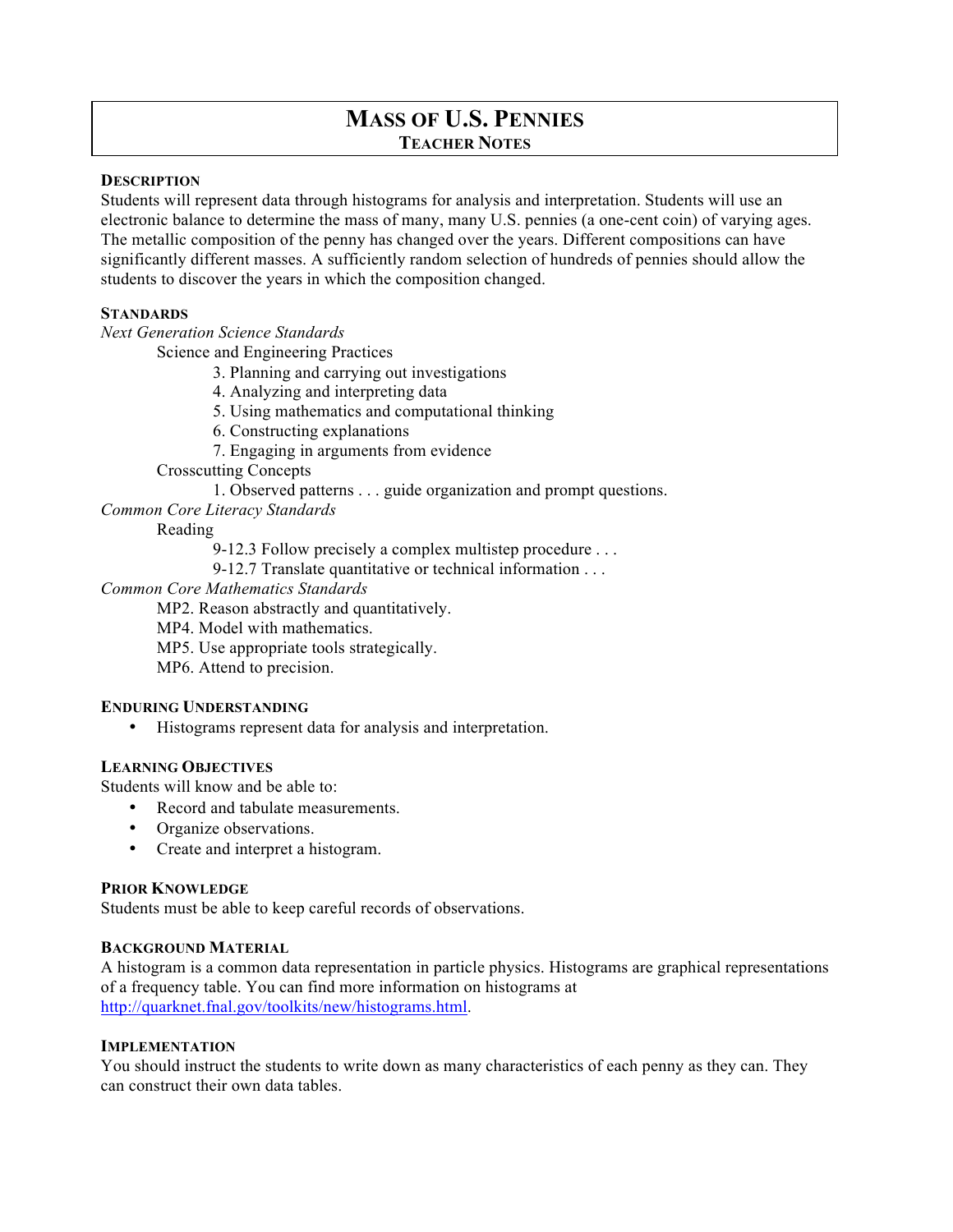We don't say it explicitly in the handout, but the students should draw two histograms: one for the masses and another for the year the coins were minted.

The mass histogram will very likely reveal that pennies come in two different masses: "light" and "heavy." However, there is nothing to suggest *why* the masses change. The answer to that question requires more investigation.

If they record the mass *and* mint year of each sample, they'll have enough information to begin to answer the question about *why* the mass changes. This experiment *cannot* yield any evidence to support any particular answer to why the mass is different. The experiment *can* suggest additional tools and measurements that the students should make in order to determine why the mass changes. This is the nature of science; one experiment leads to another.

Having students mass hundreds of pennies may take a long time. You might consider dividing up the job among several groups. Students can histogram their own sample of the entire batch and compare it to a histogram created with the entire, shared data set.

Your scale should have a minimum reading of 0.01g.

You might ask the students to write the procedure that they plan to use to answer question #4 and check it before proceeding.

Finally, the student activity is much richer if your penny collection sample was sufficiently random to expose two different masses. The mass of the U.S. penny changed significantly in 1982. You can ensure that your class "discovers" this by inspecting your penny collection to see if there are enough pre-1982 pennies to show the mass difference. You could also *not* inspect your penny collection and see what comes out of the student observations.

#### **ASSESSMENT**

Assessment for this activity can be widely varied. Ideas include:

- Assessing answers to the questions in the student activity.
- Requiring a formal lab report that conforms to your regular practices and requirements
- Asking small student groups to share their results in short presentations.
- Pairing up student groups for a preliminary discussion, followed by a class discussion.

Your assessment might also include feedback on how the students organized their data. Finally, you should consider how to assess the evidence behind student statements about the year that the penny's mass changed.

#### **ADDITIONAL INFORMATION**

We prompt the students to draw two histograms after they collect data. You may wish to provide more detail on this step if you think they need it. This may help: http://quarknet.fnal.gov/toolkits/new/histograms.html

We based this activity on a similar online activity. You can find it at http://ed.fnal.gov/students/hwtools/histogram/basic1.html.

The online activity provides several more complicated options than we present in this hands-on activity. You might allow students to explore the activity independently after they have some experience with histograms.